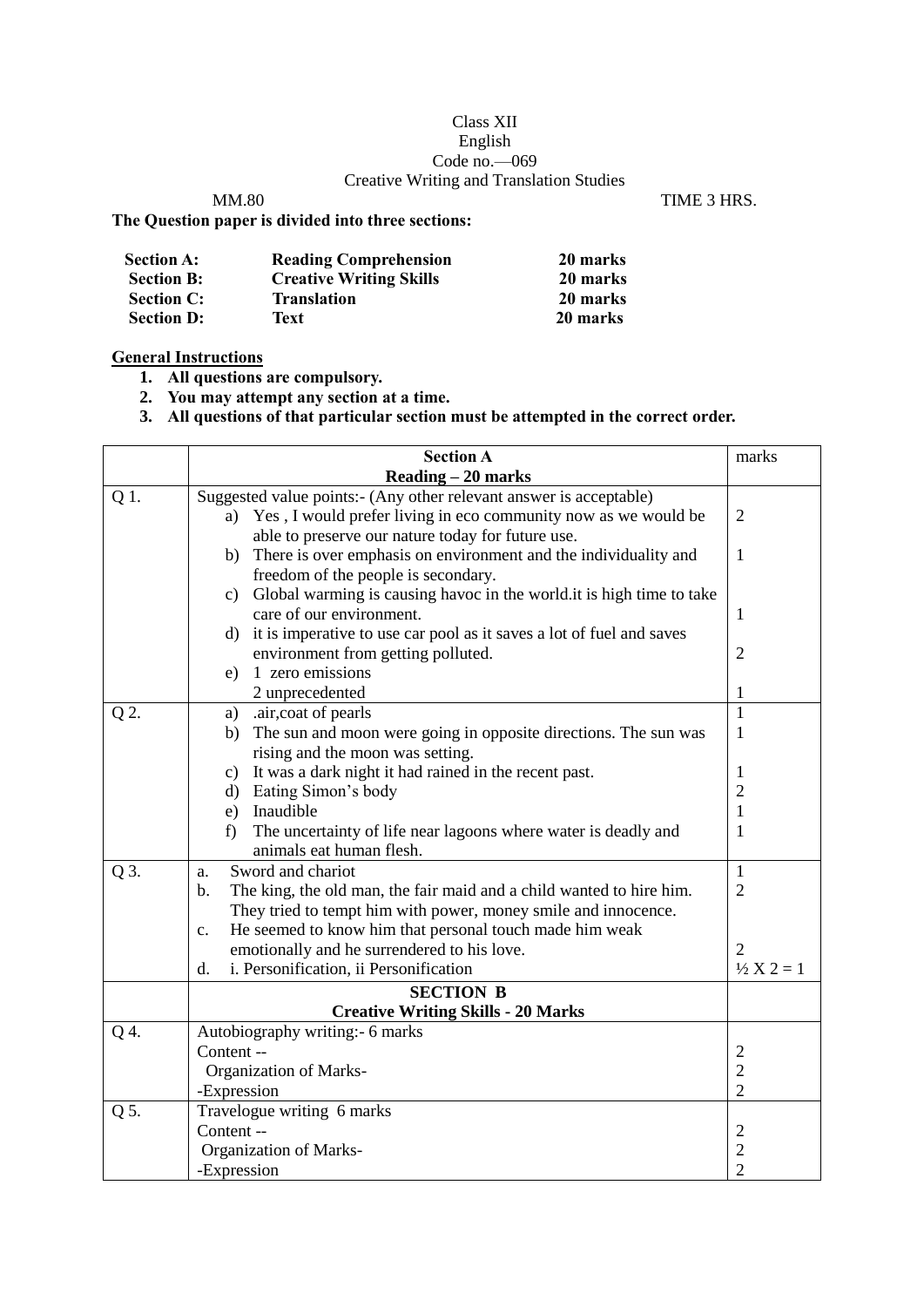| Q 6. | Story Writing; 8 marks                                                              |                |  |  |  |
|------|-------------------------------------------------------------------------------------|----------------|--|--|--|
|      | Content --                                                                          | $\overline{4}$ |  |  |  |
|      | <b>Organization of Marks-</b>                                                       | 2              |  |  |  |
|      | -Expression                                                                         | $\overline{2}$ |  |  |  |
|      | $Section - C$                                                                       |                |  |  |  |
|      | <b>Translation - 20 marks</b>                                                       |                |  |  |  |
|      |                                                                                     |                |  |  |  |
| Q 7. | employed many carpenters and masons to build a temple in his garden.<br>a)          | $\mathbf{1}$   |  |  |  |
|      | take a break for the mid-day meals, and return to resume work till<br>b)            |                |  |  |  |
|      | evening.                                                                            | 1              |  |  |  |
|      | One of the carpenters was sawing a huge log of wood<br>c)                           |                |  |  |  |
|      | the monkeys came down from the trees and started jumping around the<br>$\mathrm{d}$ | $\mathbf{1}$   |  |  |  |
|      | site, and playing with the instruments.                                             | 1              |  |  |  |
| Q 8. | Greed and attraction are the forms of each other. If perceived in reality it is     | 8              |  |  |  |
|      | the same thing. To make one self move with the concept because there is a           |                |  |  |  |
|      | boundation that connects one another in such a way, as one is essential with        |                |  |  |  |
|      | the other. For example our body has two arms, both of them are useful for           |                |  |  |  |
|      |                                                                                     |                |  |  |  |
|      | us. In the same way, attraction is attached to greed. Today man wants to get        |                |  |  |  |
|      | more and more money. Along with the craving for getting something, he               |                |  |  |  |
|      | does inappropriate activities. And is distracted from his path. .                   |                |  |  |  |
| Q 9. | Discussion about the book fair,                                                     | 8              |  |  |  |
|      | Excited the rats with pleasure.                                                     |                |  |  |  |
|      | New feelings were in every heart,                                                   |                |  |  |  |
|      | Little mouse said I will go to the fair,                                            |                |  |  |  |
|      | And bring some good books bite by bite.                                             |                |  |  |  |
|      |                                                                                     |                |  |  |  |
|      | The Book Fir will be at ease,                                                       |                |  |  |  |
|      | As they will get some respite from these,                                           |                |  |  |  |
|      | The sellers will not be affected                                                    |                |  |  |  |
|      | they feel , they will 2rganize with ease,                                           |                |  |  |  |
|      | Decided the cat to be domesticated                                                  |                |  |  |  |
|      |                                                                                     |                |  |  |  |
|      | <b>SECTION - D</b>                                                                  |                |  |  |  |
|      | $Text-20 marks$                                                                     |                |  |  |  |
|      | Any 4 questions in 60 or 80 words:-                                                 |                |  |  |  |
| Q 10 | difference between a book review and a movie review:<br>a.                          |                |  |  |  |
|      | -in a book review we focus on the author, genre of the book themes                  | 3              |  |  |  |
|      | , story line , characters etc. In the movie review we review about                  |                |  |  |  |
|      | director, cast, story line,                                                         |                |  |  |  |
|      | Theme, music, action, direction etc.                                                |                |  |  |  |
|      |                                                                                     |                |  |  |  |
|      | b. The role of dialogue is to reveal character and add layers to the drama. In      |                |  |  |  |
|      |                                                                                     |                |  |  |  |
|      | a play, practically the entire story is carried out on the shoulders of the         |                |  |  |  |
|      | dialogue. dialogue has to fit the tone and the pacing of the entire work, and       | 3              |  |  |  |
|      | it must be written in a way that it can be uttered much more easily                 |                |  |  |  |
|      |                                                                                     |                |  |  |  |
|      | First and foremost, dialogue unveils characters. A playwright needs to have         |                |  |  |  |
|      | a good idea who his main players are and who they will become at the end            |                |  |  |  |
|      | of the play, inside and out. Characters in a play speak through their own           |                |  |  |  |
|      | vocabulary, accent, and life experiences.                                           |                |  |  |  |
|      |                                                                                     |                |  |  |  |
|      | C. A protagonist s a leading actor who supports a cause, while the                  |                |  |  |  |
|      | antagonist is his adversary who creates hurdle in his path of glory. A              |                |  |  |  |
|      | protagonist gets our love and sympathy whereas the antagonist gets our              |                |  |  |  |
|      |                                                                                     | 3              |  |  |  |
|      | hatred and anger.                                                                   |                |  |  |  |
|      |                                                                                     |                |  |  |  |